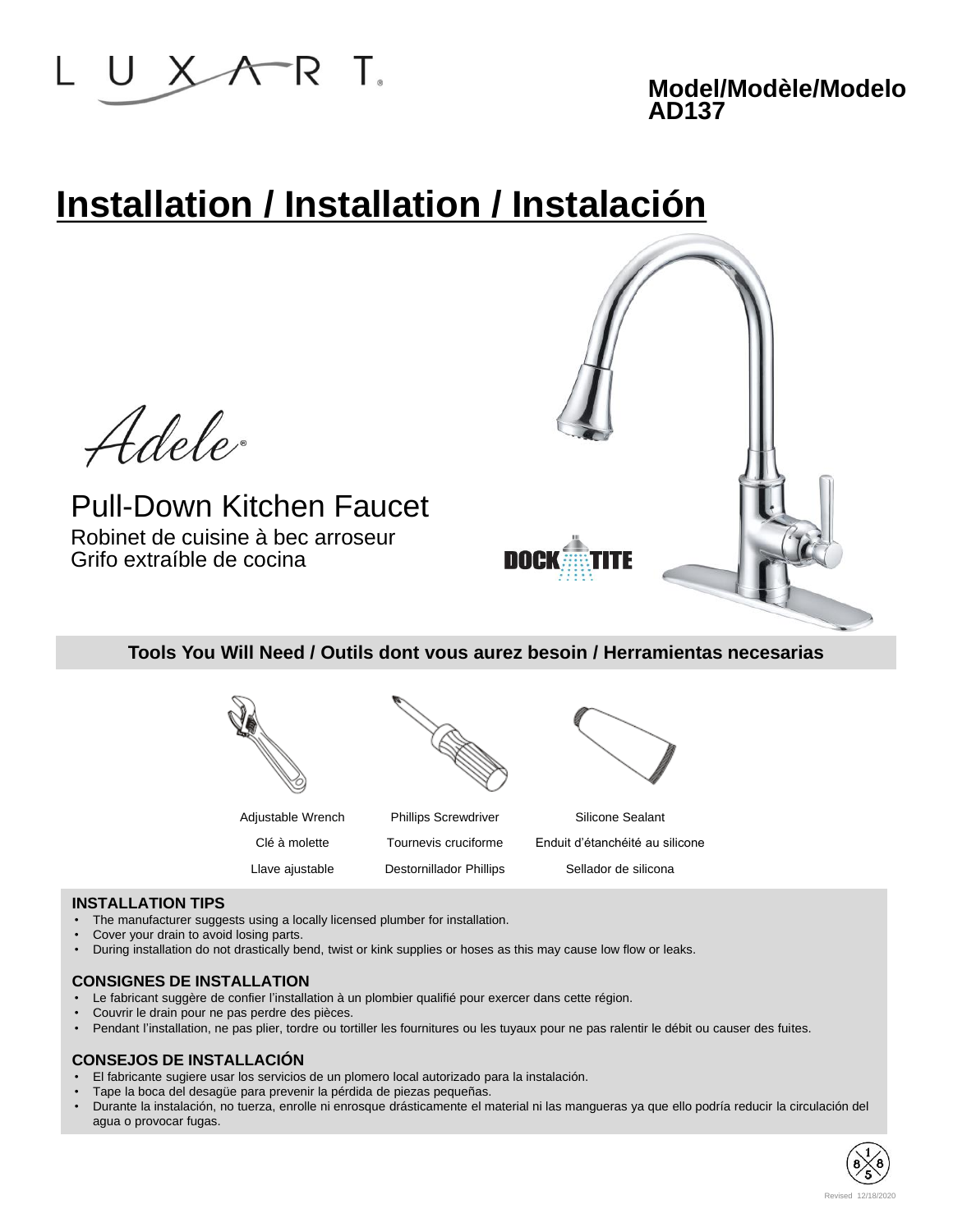

# **Installation / Installation / Instalación**











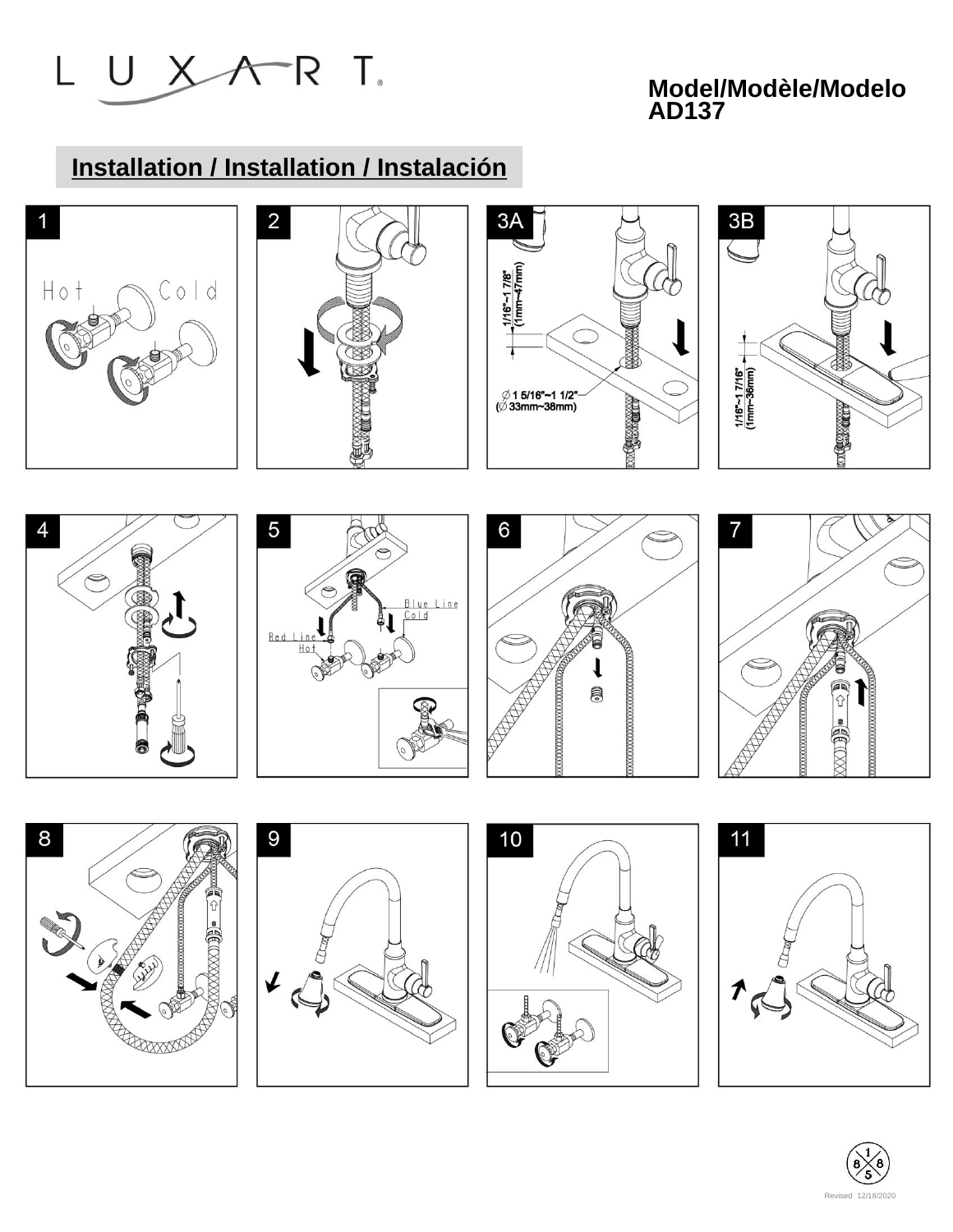

## **Installation / Installation / Instalación**

### **Troubleshooting / Dépannage / Guía de solucionar problemas**

If you've followed the instructions carefully and your faucet still does not work properly, take these corrective steps.

Si vous avez suivi attentivement les instructions et que votre robinet ne fonctionne toujours pas correctement, apporter les correctifs suivants. Si usted ha seguido las instrucciones cuidadosamente y su grifo todavía no funciona correctamente, siga estos pasos correctivos.

| Problem / Problème / Problema | Cause / Cause / Causa                                                            | <b>Action / Correctif / Solución</b>                                           |  |
|-------------------------------|----------------------------------------------------------------------------------|--------------------------------------------------------------------------------|--|
| Leaks underneath handle.      | Retainer nut has come loose. O-ring is dirty<br>or damaged.                      | Tighten the retainer nut. Clean or replace O-<br>ring.                         |  |
| Fuites sous la poignée.       | L'écrou de fixation s'est desserré. Le joint<br>torique est sale ou endommagé.   | Serrer l'écrou de fixation. Nettoyer ou<br>remplacer le joint torique.         |  |
| Goteo debajo de la manija.    | La tuerca de ajuste se ha aflojado. La<br>arandela circular está sucia o dañada. | Apriete la tuerca de ajuste. Limpie o<br>reemplace la arandela circular.       |  |
| Low flow                      | Spray head with check valve is clogged.                                          | Remove and flush spray head with check<br>valve of debris.                     |  |
| Faible débit                  | Tête de douchette avec clapet de non-retour<br>est bouché.                       | Retirer et rincer la tête de douchette avec<br>clapet de non-retour de débris. |  |
| Flujo bajo                    | Cabeza del rociador con válvula de control<br>está obstruido.                    | Retire y lave cabeza del rociador con válvula<br>de control de desechos.       |  |

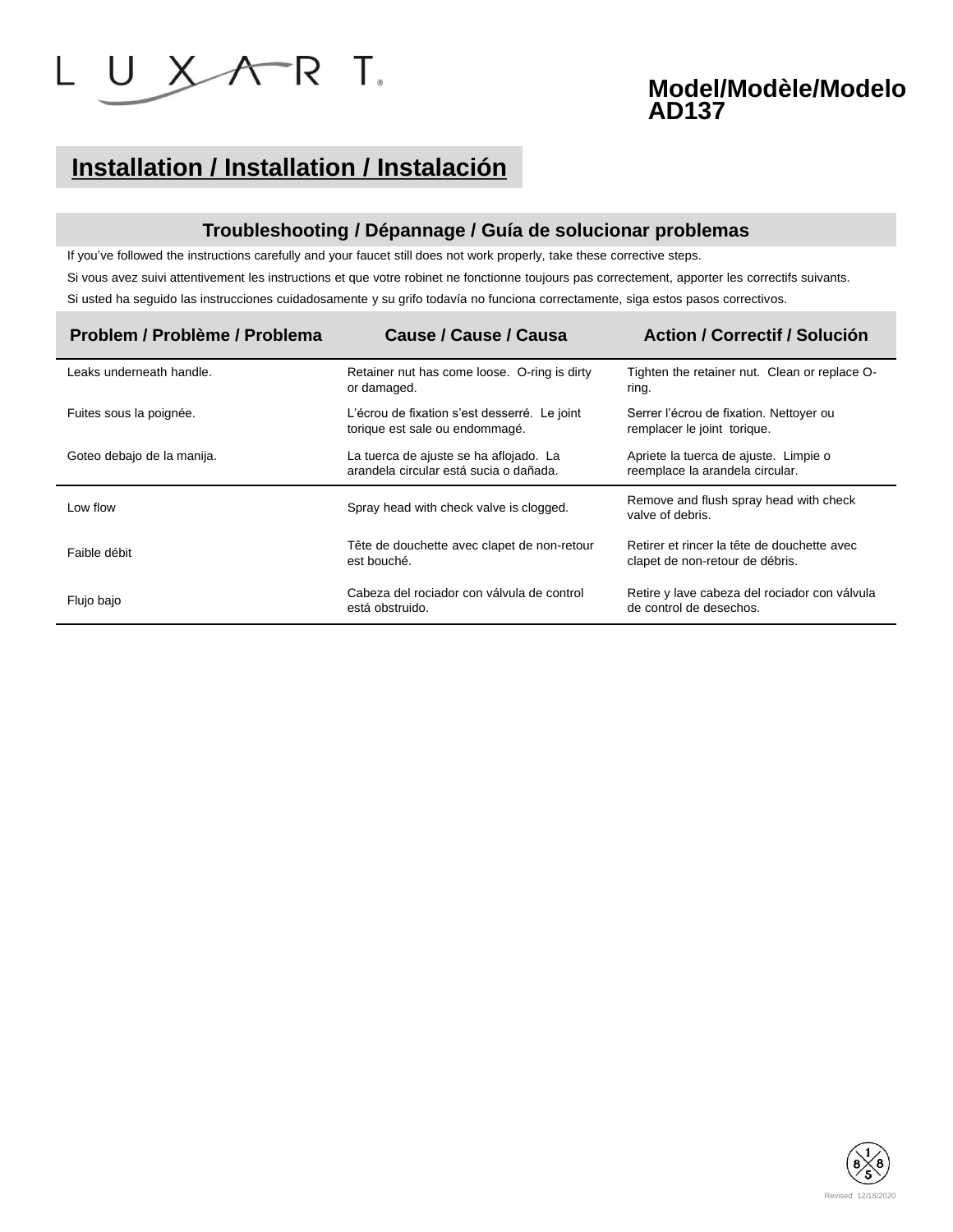

# **Installation / Installation / Instalación**

### **Replacement Parts / Pièces de rechange / Repuestos**

| No.            | <b>Part Name</b>                                                                                                                     | Part No.     |
|----------------|--------------------------------------------------------------------------------------------------------------------------------------|--------------|
| 1              | Screw (M5 * 4mm L) / Vis / Tornillo                                                                                                  | A008005      |
| $\overline{2}$ | Metal Handle / Manette en métal / Manija metálica                                                                                    | A069342*     |
| 3              | Handle Adaptor / Adaptateur de la manette / Adaptador de<br>manija                                                                   | A017956      |
| 4              | Trim Cap / Capuchon de garniture / Tapa ornamental                                                                                   | A103016*     |
| 5              | Locking Nut / Écrou de blocage / Contratuerca                                                                                        | A104207      |
| 6              | Ceramic Disc Cartridge / Cartouche à disque en céramique /<br>Cartucho de disco cerámico                                             | A507348N     |
| $\overline{7}$ | Cover Plate & Putty Plate / Plaque de mastic et applique / Placa<br>de masilla y cubierta                                            | A667003*     |
| 8              | Mounting Hardware Assembly / Assemblage du matériel de<br>fixation / Ensamblaje de ferretería de montaje                             | A603171      |
| 9              | Hose Guide (CP, BN, PBB) / Guide de boyau / Guía de la<br>manguera                                                                   | A126048GR    |
|                | Hose Guide (ORB) / Guide de boyau / Guía de la manguera                                                                              | A126048KP    |
| 10             | Hand Spray W/ Check Valve (CP, BN, ORB) / Douchette à main<br>avec clapet de non-retour / Rociador de mano con válvula de<br>control | A523160W-50* |
|                | Hand Spray W/ Check Valve (PBB) / Douchette à main avec<br>clapet de non-retour / Rociador de mano con válvula de control            | A523160W-51* |
| 11             | Hose Adaptor Assembly / Assemblage d'adaptateur de boyau /<br>Ensamblaje del adaptador de manguera                                   | A663123N     |
| 12             | Spray Hose (CP, BN, PBB) / Boyau d'arroseur / Manguera del<br>rociador                                                               | A515220WGR   |
|                | Spray Hose (ORB) / Boyau d'arroseur / Manguera del rociador                                                                          | A514013WKP   |
| 13             | Weight / Poids / Pesas                                                                                                               | A504713      |

\* *please indicate finish for these parts*



Need Help? Please call our toll-free customer service line at 1-888-328-2383 for additional assistance or service.

Besoin d'aide? Veuillez communiquer avec notre service à la clientèle au numéro gratuit 1-888-328-2383 pour tous renseignements ou services complémentaires. ¿Requiere asistencia? Llame a nuestro Servicio al Cliente, sin costo, al 1-888-328-2383 para asistencia adicional o servicio.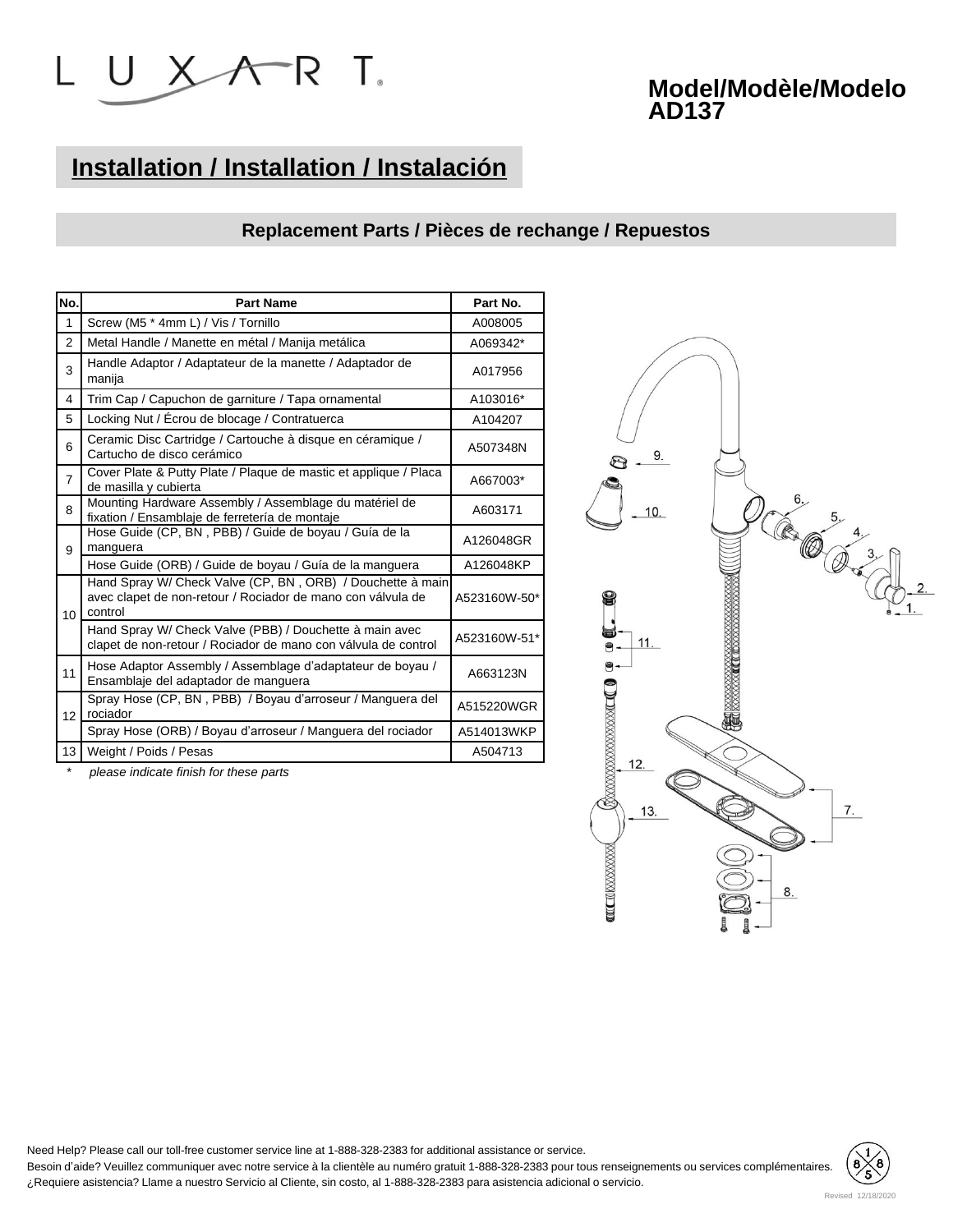

### **Luxart Faucets / Bath Accessories**

Luxart products have been manufactured under the highest standards of quality and workmanship. That is why we are able to offer a limited lifetime guarantee on the function and finish of our products. Take a look at our warranty plan for more details.

#### **Faucet / Bath Accessories Function and Finish—Lifetime Limited Warranty**

Luxart warrants to the original consumer purchaser for as long as the original consumer purchaser owns their home (the "Warranty Period" for homeowners) that this product will be free from defects in materials and manufacturing workmanship. Luxart recommends using a professional plumber for all installation and repair.

Luxart will provide, free of charge, at its sole option, replacement part(s) or product (or if no longer available, a comparable product) to replace, or make appropriate adjustment for, those which have proven defective in materials or workmanship under normal installation, use and service. This limited warranty does not cover, and Luxart is not liable for, labor charges incurred and/or damages sustained during the course of the installation, repair or replacement of any part(s) or product(s) provided under this limited warranty. In no event shall the liability of Luxart exceed the purchase price of the product. This limited warranty is non transferable.

Proof of purchase (original sales receipt) from the original consumer purchaser must be made available to Luxart for all limited warranty claims

This warranty does not apply in the event of product damage due to the use of other than genuine Luxart replacement parts, installation error, abuse, misuse, or improper care and maintenance (whether performed by a plumber, contractor, service provider or member of the purchaser's household). The limited warranty excludes damage due to aggressive air or water conditions, or harsh or abrasive cleaners and/or materials\*. This limited warranty is applicable only to Luxart products installed in the United States and Canada.

THIS IS THE EXCLUSIVE WARRANTY BY LUXART, WHICH IS IN LIEU OF ALL OTHER WARRANTIES, EXPRESS OR IMPLIED, INCLUDING BUT NOT LIMITED TO THE IMPLIED WARRANTIES OF MERCHANTIBILITY AND FITNESS FOR A PARTICULAR PURPOSE. This warranty gives you specific legal rights, and you may also have other rights which vary from state/province to state/province. Some states/provinces do not allow the exclusion or limitation of incidental or consequential damages, so the above limitation or exclusion may not apply to you.

SELLER DISCLAIMS ANY LIABILITY FOR SPECIAL, INCIDENTAL, CONSEQUENTIAL, PUNITIVE OR EXEMPLARY DAMAGES. Some states/provinces do not allow limitations on how long an implied warranty lasts or the exclusion or limitation of such damages, so these limitations and exclusions may not apply to you. This warranty gives the consumer specific legal rights. You may also have other rights that vary from state/province to state/province.

If you have any questions or concerns regarding our warranty plan, please call 1-888-328-2383.

This limited warranty EXCLUDES all industrial, commercial and business usage, whose purchasers are hereby, extended a five year limited warranty applying to all other terms of this limited warranty except duration.

\*Never use cleaners containing abrasive cleansers, ammonia, bleach, acids, waxes, alcohol, solvents or other products not recommended for chrome. This will void the warranty.